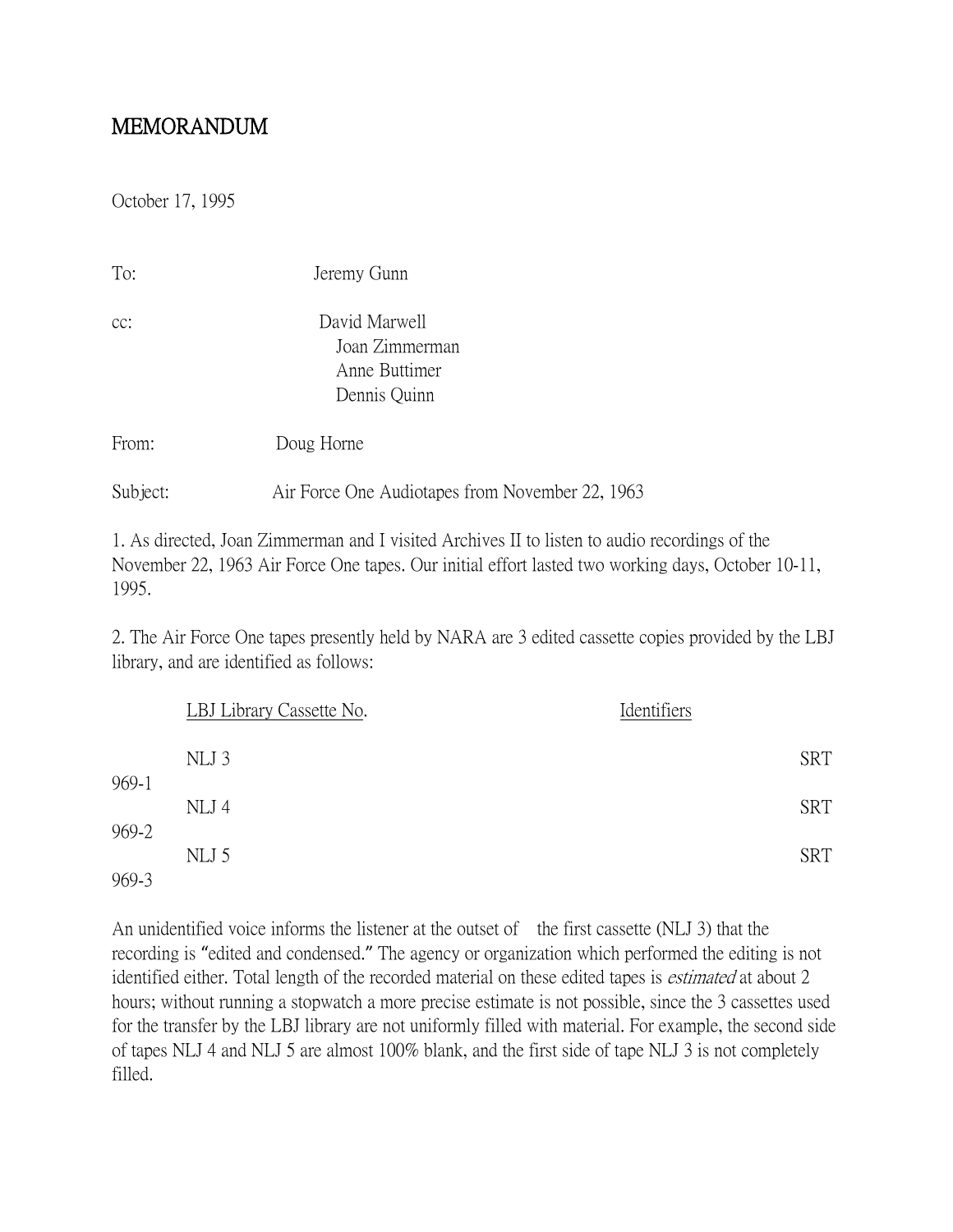3. Procedures: The audiotapes at NARA must be listened to in Suite 4000 at Archives II. The tapes are requested in suite 4000; they are not held by Steve Tilley. An imperfect,

Horne e:\wp-docs\AF1.wpd File: 4.0.4

is

embarked.

incomplete "transcript" of the edited audiotapes can be found in LBJ library box # 19. It is highly recommended that anyone listening to the tapes first check out this item from Steve Tilley on the sixth floor, and run off a photocopy of the transcript.

4. Joan Zimmerman and I took voluminous notes, noting the many occasions when spoken word on the tapes is not accounted for on the LBJ transcript. We also took notes in an attempt to expand on areas of the "transcript" which are only summations of conversations (vice verbatim accounts), and attempted to correct occasional inaccuracies found in the LBJ "transcript." We both feel that it would be premature, at this time, for the ARRB to attempt to create a true, verbatim transcript of the edited Air Force One tapes, since the Review Board is engaged in a search to locate the unedited tapes from which the LBJ variant is condensed. If-and-when a complete audio record of these conversations is located, it may be considered worthwhile for the ARRB to expend the resources necessary to create a complete and precise transcript for inclusion in the JFK Collection at NARA.

5. The Air Force One tapes commence when the Presidential aircraft (Special Air Mission, or "SAM" 26000) is still on the ground at Carswell AFB near Fort Worth, Texas on the morning of November 22, 1963; as the tape begins, President Kennedy has not yet boarded the aircraft following the Fort Worth breakfast event, so the aircraft is not yet referred to as "Air Force One." The LBJ tapes include the flight from Carswell AFB to Love Field outside Dallas before the assassination, and the flight from Love Field to Andrews AFB outside Washington DC after the assassination. The various parties (or "patches," to use military communications jargon) include the following, listed exactly as spoken on the tapes:

| Name/Call Sign                            | Remarks                                       |
|-------------------------------------------|-----------------------------------------------|
| SAM 26000<br>President is not<br>onboard. | The Presidential aircraft, when the           |
| Air Force One<br>10                       | The Presidential aircraft, when the President |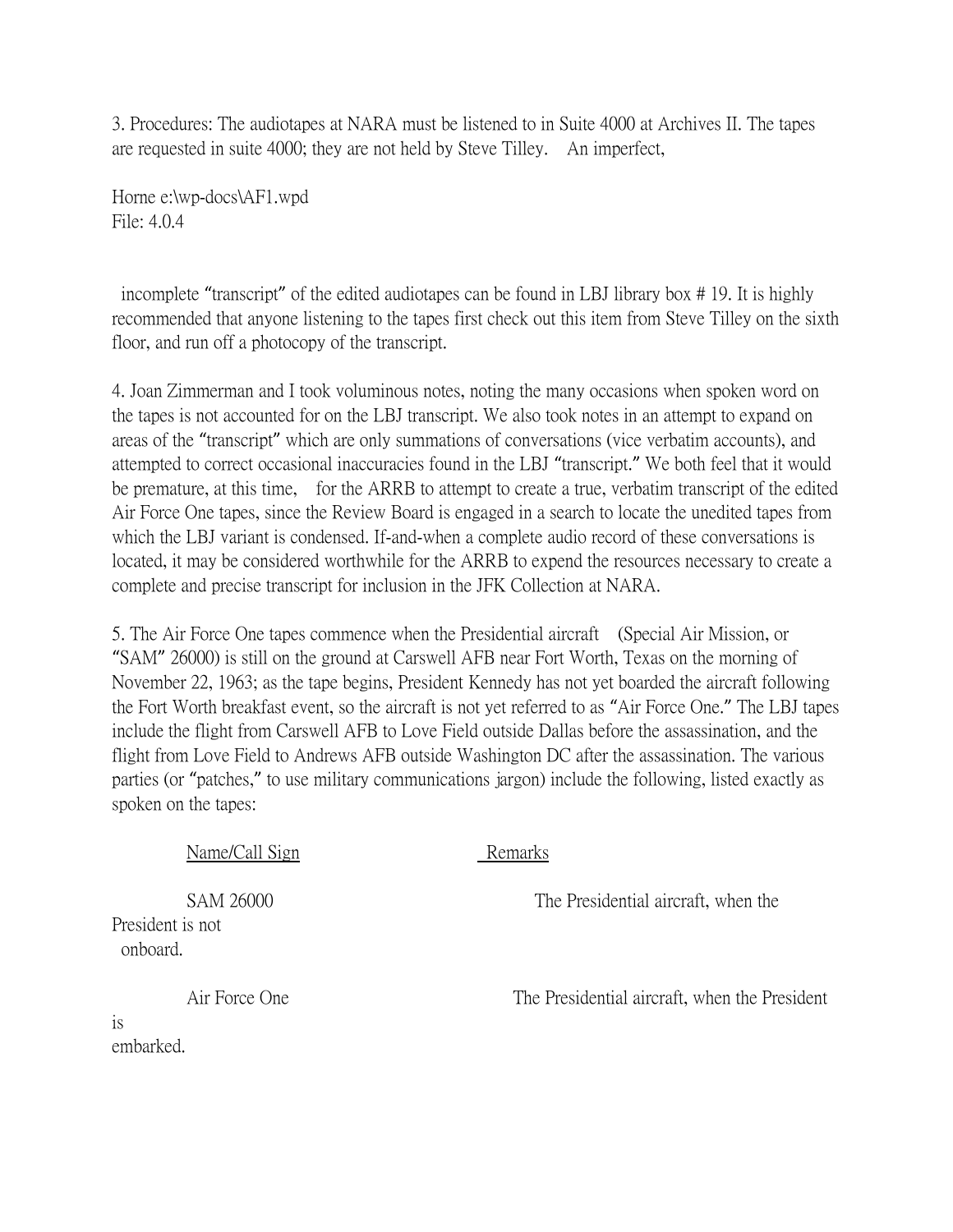|             | <b>SAM 86972</b><br>aircraft carrying Press Secretary<br>Salinger, Secretary of State Rusk, Secretary of | The State Department                                                          |
|-------------|----------------------------------------------------------------------------------------------------------|-------------------------------------------------------------------------------|
|             |                                                                                                          | Agriculture Freeman and other Cabinet                                         |
| members and |                                                                                                          |                                                                               |
|             | Administration officials. When the assassination                                                         |                                                                               |
|             |                                                                                                          | occurred, this aircraft was enroute from Hawaii to                            |
|             |                                                                                                          | Japan; subsequent to the                                                      |
|             | assassination, the aircraft                                                                              |                                                                               |
|             |                                                                                                          | returned to Hawaii to refuel, and then flew directly                          |
|             |                                                                                                          | from Hickam AFB in Hawaii to Andrews AFB near                                 |
|             |                                                                                                          | Washington DC.                                                                |
|             |                                                                                                          |                                                                               |
|             | "Andrews"                                                                                                | An "Airman Gilmore" answers for                                               |
| Andrews AFB |                                                                                                          |                                                                               |
|             | throughout the tape and appears to be the central                                                        |                                                                               |
|             |                                                                                                          | player attempting to facilitate all "patches."                                |
|             |                                                                                                          |                                                                               |
|             |                                                                                                          |                                                                               |
|             | "Liberty"                                                                                                | Precise definition unknown, but through                                       |
| context,    |                                                                                                          |                                                                               |
|             | "Liberty" appears to be the party controlling radio                                                      |                                                                               |
|             |                                                                                                          | frequency assignments among 26000, 86972, and the                             |
|             |                                                                                                          | various parties in Washington                                                 |
|             | DC who are talking with                                                                                  |                                                                               |
|             | Government officials on Air Force One while it is                                                        |                                                                               |
|             |                                                                                                          | enroute Andrews AFB.                                                          |
|             |                                                                                                          |                                                                               |
|             | "Command Post"                                                                                           | Command Post's location is never specified.                                   |
|             |                                                                                                          | "Air Force Command Post"Air Force Command Post's location is never specified. |
|             | "SAM Command Post"                                                                                       | SAM Command Post's location is never specified.                               |
|             |                                                                                                          |                                                                               |
|             | "Crown"                                                                                                  | White House Situation Room.                                                   |

6. The LBJ transcript from LBJ box # 19 has appended to it many of the USSS-WHCA code names used by personnel onboard SAM 26000, SAM 86972, and at the White House situation room; additional code names found on the tapes can be found on pages xxi and xxii of Death of a President,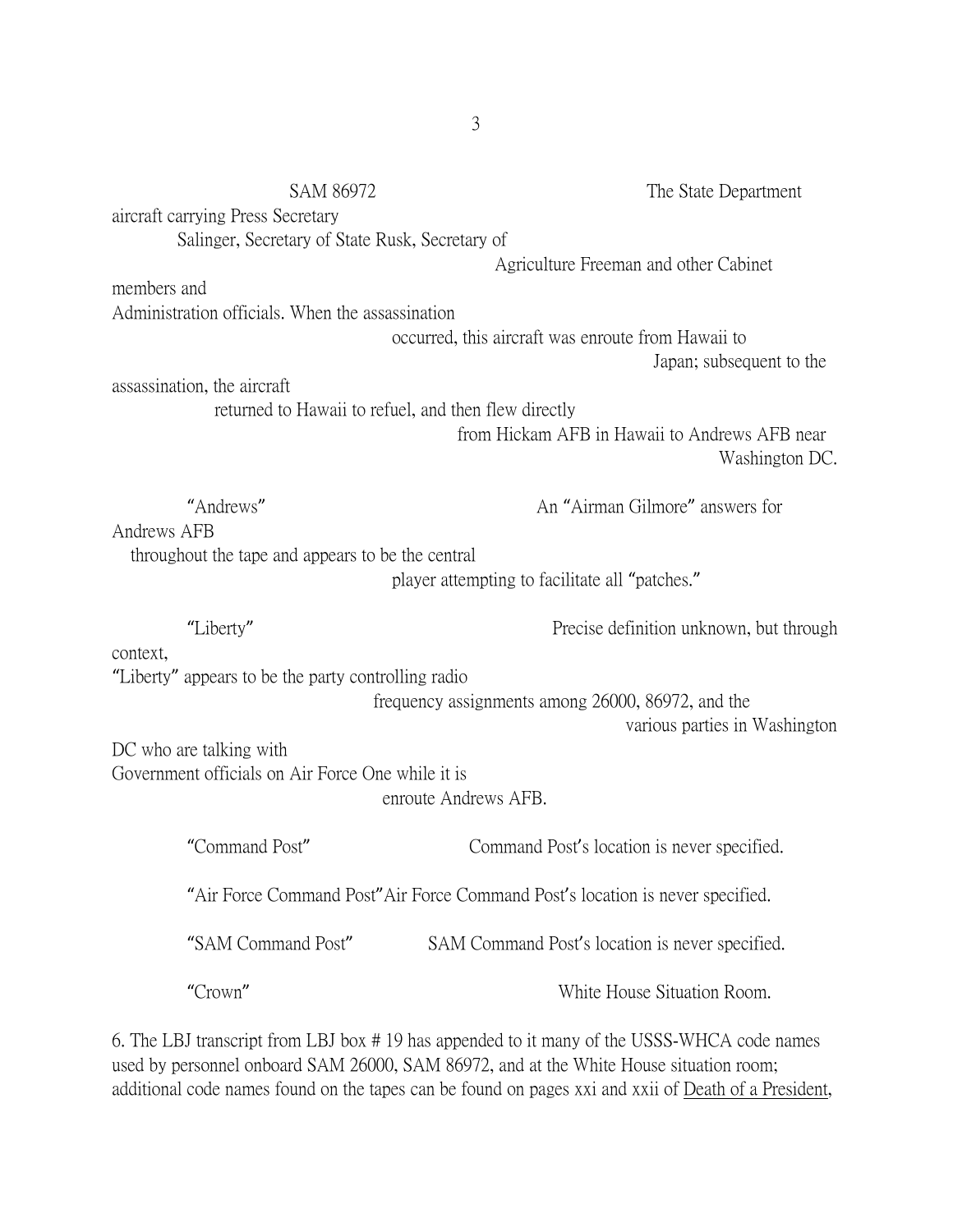by William Manchester. Nevertheless, there are still some code names used in the tape which Ms. Zimmerman and I could not decipher using the research tools mentioned above. Two of these unidentified *dramatis personae* on the tapes are "Stranger" and "Dagger". It was interesting to note that on November 22, 1963 following the assassination, presumably due to the great stress induced by the day's events, use of the USSS-WHCA code names was sloppy and inconsistent, with many speakers interchanging their code names and real names during the same conversation (thus compromising the purpose of the code names).

7. As a result of our review of the LBJ library**'**s edited and condensed version of the Air Force One tapes, many noteworthy observations were made which clearly justify ARRB**'**s pursuit of the unedited versions of these audiotapes, or of other records which could shed light on the ambiguities inherent in the incomplete and intriguing record constituted by these taped conversations. These **"**investigative leads**"** are summarized below in no particular order or priority, and regardless of how they are eventually resolved or clarified, any assassination records which could shed light on these sometimes confusing and controversial passages belong in the JFK Collection at NARA:

 A. Four radio frequencies were identified as the means of communications between parties onboard aircraft SAM 26000, SAM 86972, and the White House Communications Agency in Washington, namely:

> 11176 MHZ (Upper sideband) 15011 MHZ (Upper Sideband) 13247 MHZ (Upper sideband) 18027 MHZ (Lower sideband)

Part of the LBJ library collection donated to the JFK Collection at NARA includes a typed summary prepared by Master Sergeant John C. Trimble, USAF (the WHCA technician who was the radio operator onboard Air Force One during the flight from Dallas to Washington on November 22, 1963). In his statement, he says: "I...had three phone patches going simultaneously most of the time." Since total fight time, from takeoff from Love Field, until "on the blocks" at Andrews AFB was 2 hours and 17 minutes, the unedited audiotapes could conceivably be as long as 7-9 hours in total duration, although how much of this time would be "dead time" is unknown. One serious problem with the edited Air Force One tape is that the listener does not know which frequency (i.e., "patch") he is listening to at any one time, or whether or not the various conversations which are condensed onto the tape are recorded in the proper time sequence.

 B. Onboard Air Force One on the return flight to Washington, Secret Service Agent Kellerman, and later General Ted Clifton (Military Aide to the President) make it clear that their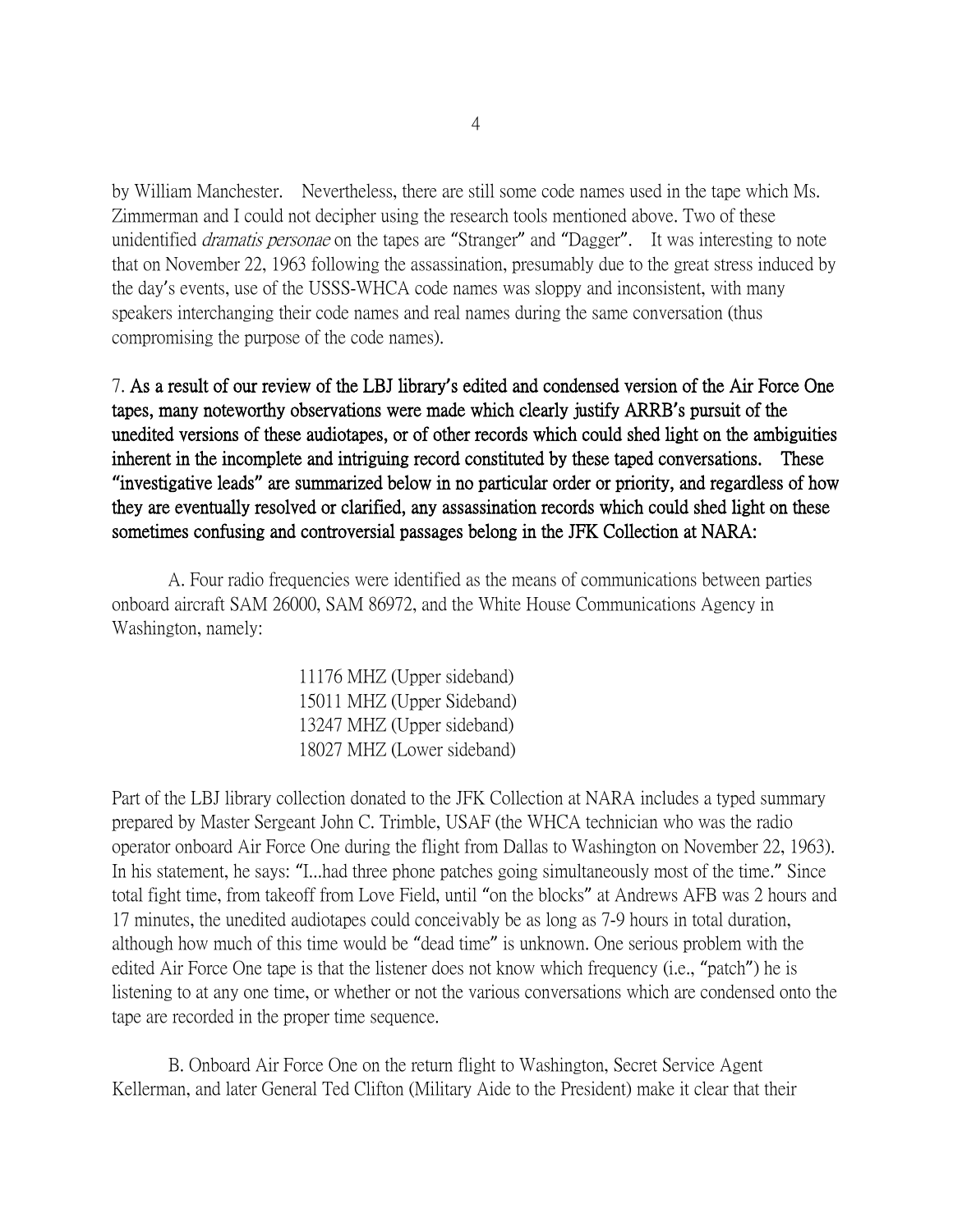desire is for an ambulance and limousine to take President Kennedy's body to Walter Reed General Hospital for autopsy "...under guard...," as specified by General Clifton. Gerald Behn, Head of the White House Secret Service Detail, counters that a helicopter has been arranged to take the President's body to the National Naval Medical Center at Bethesda for autopsy, and that all other personnel will be choppered to the South Grounds of the White House. Ultimately, the President's physician, Admiral George Burkley (on Air Force One), sides with Gerald Behn (at the White House) in support of a Bethesda autopsy and persuades the Surgeon General of the Army, General Heaton (in Washington) to cancel arrangements for a Walter Reed autopsy. Once it becomes clear that Bethesda is to be the site, two things happen: first, both Admiral Burkley and General Clifton insist that the President's body be transported to Bethesda by ambulance (vice helicopter), even though Gerald Behn at the White House

informs General Clifton that President Kennedy's Naval Aide, CAPT Shepard, has assured him that it will be no problem for the helicopter to carry the heavy casket; second, even though Admiral Burkley and General Clifton insist on ambulance transport of JFK's body to Bethesda, Gerald Behn at the White House subsequently orders Roy Kellerman: "You accompany the body aboard the helicopter." Finally, General Clifton insists and then repeats, in great detail, orders for a forklift and platform at the left rear of the aircraft for the casket, a personnel ramp at the left front of the aircraft for President Johnson and other passengers' debarkation, and another personnel ramp at the right front of the airplane (the dark, unlit side of the aircraft where there is a galley door) for the departure of Jacqueline Kennedy. These concerns are mirrored at flight's end in a conversation from Colonel Swindal (Air Force One pilot) to Colonel Cross (USAF also) on the ground. (Editorial notes: (1) The fact that Jacqueline Kennedy never used the ramp at the right front of the aircraft has caused at least one researcher to question the real motivation for its placement; (2) An Air Force document titled: "Historical Highlights of Andrews Air Force Base, 1942-1989" states that "...the body of the slain President was removed to Walter Reed General Hospital...," which further fuels the controversy over the movements of the President's body after Air Force One landed at Andrews.<sup>[1](#page-4-0)</sup>)

 C. On one occasion on the tape, Admiral Burkley states to Gerald Behn at the White House, "I have called General Heaton and asked him...," but on the LBJ edited audiotape, there is no previous conversation recorded with General Heaton, leading one to the conclusion that a conversation took place which is not present on the edited tape. The first conversation between Burkley and Heaton on the tape comes *after* this remark.

 D. On 4 different occasions on the edited tape, "Crown" (the White House Situation Room) attempts to put "Witness" (CAPT Tazewell Shepard, President Kennedy's Naval Aide) in communication with Air Force One (and the Air Force One patch with General Heaton) in order to

<span id="page-4-0"></span> $\overline{\phantom{a}}$  ${}^{1}$ *See* Best Evidence, by David Lifton.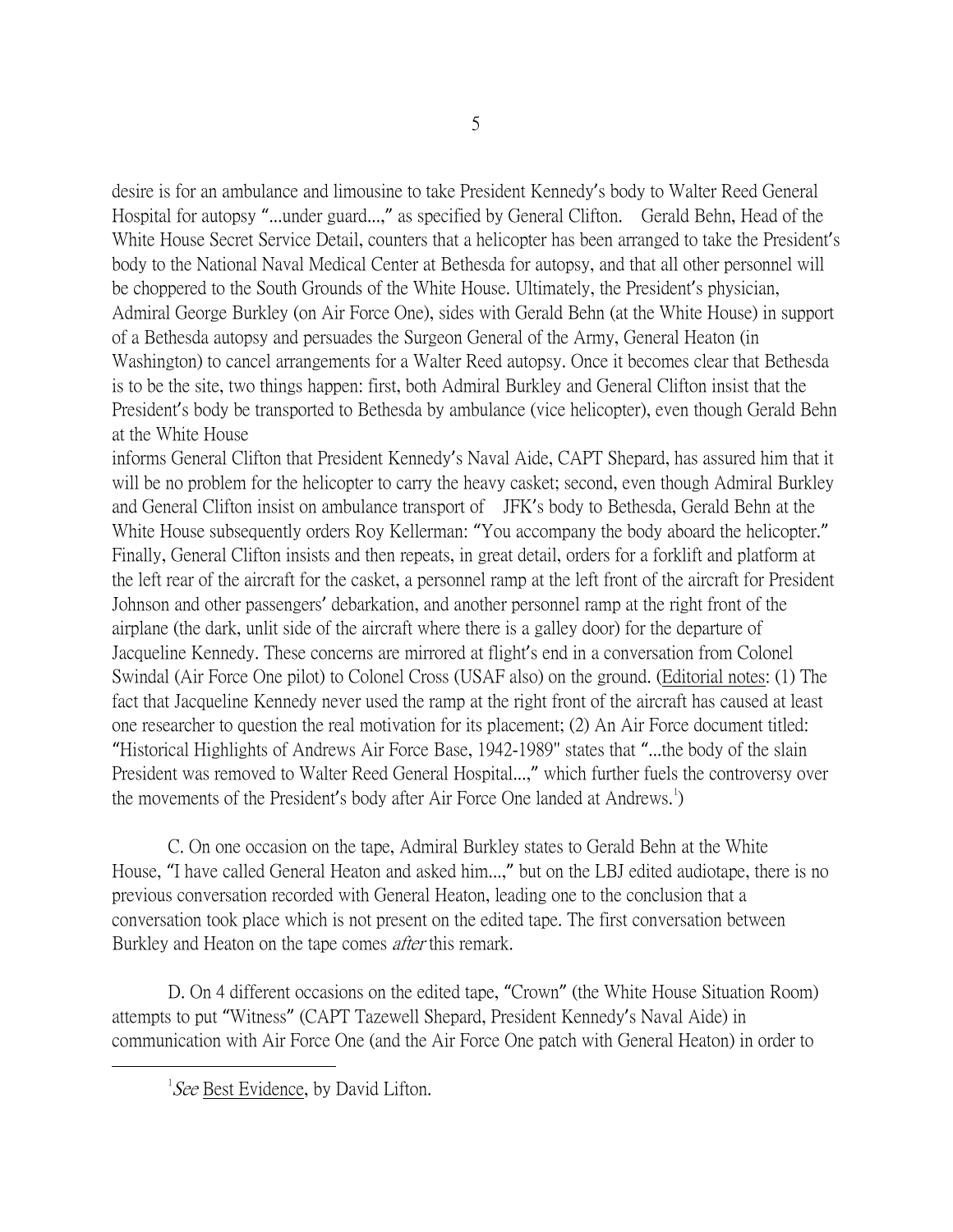resolve the confusion over the arrangements for the President's autopsy. There are so many crude edits and breaks on this edited and compressed audio recording that it is unclear whether CAPT Shepard "never got through" to Air Force One at all, or whether he perhaps did on one or more occasions, but those conversations have simply been omitted from of the present version of the recording.

 E. Concerning the President's limousine, SS-100X, two remarks of interest can be heard on the tape. In the first, Secret Service Agent Roy Kellerman says to Gerald Behn (at the White House), "I'm sure the Volunteer boys will go over his car and so forth." (Note: "Volunteer" was the USSS-WHCA code name for Vice-President Johnson.) Second, apparently late in the flight to Andrews, someone onboard Air Force one is informed about the status of the plane carrying the two cars from Dallas (SS-100X and the Secret Service follow-up car), namely that "...373 (a tail number) departed at 2141 Zulu...the one with the Presidential cars onboard." Near the end of the flight Air Force One can be heard inquiring if there is an ETA for "the C-130 with the vehicles."

 F. Background chatter can be heard at one point, discussing a "limousine and ambulance at Andrews," and later in the same background conversation, something about a "black Cadillac". This is probably an indication of simultaneous conversations taking place onboard Air Force One on different frequencies, which only highlights the importance of obtaining unedited tapes of all of the conversations.

 G. During the flight from Dallas to Washington, "SAM Command Post" calls Air Force One and a "Colonel Arnbuck (phonetic) from OPS" expresses a concern from the Chief of Staff (General LeMay?) as to whether President Johnson and Mr. Kennedy's body is onboard the aircraft. This question is followed immediately on the tape by the confusing tug-of-war over who will control autopsy arrangements, etc.

 H. On more than one occasion during the flight, personnel in Washington specifically ask whether Mrs. Kennedy is onboard. "A.F. Command Post" first asks this question, immediately before the "Chief of Staff's Office" inquires about the whereabouts of President Johnson and Mr. Kennedy's body. Subsequently, "Air Force Command Post" asks who the top people onboard are. "Winner" (a Mr. Hatcher at "Crown") later asks if Mrs. Kennedy is onboard. During the flight Admiral Burkley assumes that Mrs. Kennedy will accompany the body, General Clifton very carefully arranges separate debarkation arrangements from the aircraft for Mrs. Kennedy, and Gerald Behn (Head of White House Secret Service Detail) attempts on two occasions to separate *all* passengers on Air Force One from JFK's body after arrival (desiring to send the body alone to Bethesda on a helicopter, and all other personnel to the South Grounds of the White House). The significance of this repeated